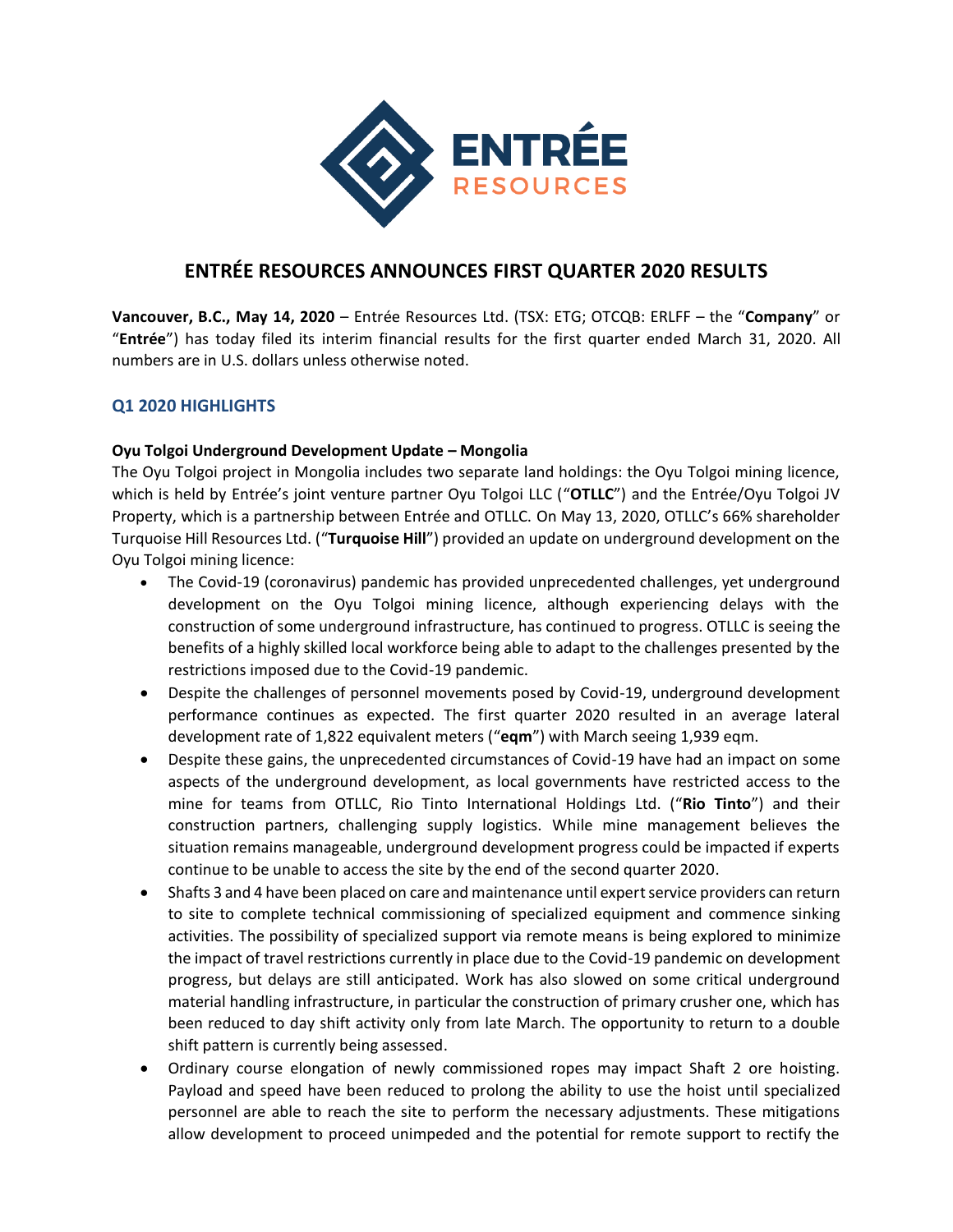situation whilst travel restrictions remain in place is being discussed. People and materials movement via the service hoist continue to operate normally.

- The 2016 Oyu Tolgoi Feasibility Study ("**OTFS16**") mine design calls for the development of three panels: Panel 0 followed by Panel 1 and Panel 2. As previously announced by Turquoise Hill on July 15, 2019, improved information with respect to rock mass and geotechnical data modelling has confirmed that there are stability risks associated with components of the OTFS16 mine design.
- A design change for Panel 0 on the Oyu Tolgoi mining licence has been approved by OTLLC, Turquoise Hill and Rio Tinto. This is the basis of the definitive estimate (the "**Definitive Estimate**") of project cost and schedule due in the second half of 2020, subject to any delays due to the impacts of the Covid-19 pandemic. The approved design, many fundamentals of which remain unchanged from OTFS16, is based on a block cave and includes two pillars; one to the north and one to the south of Panel 0. Study work is ongoing by OTLLC and Rio Tinto to assess the recoverability of the pillars.
- The next phase of mine design studies will include design optimization for Panel 0, and a review of mine design options for Panel 1 and Panel 2 to utilize the learnings from the Panel 0 work. The Panel 1 and Panel 2 studies, expected by Turquoise Hill to be finalized as early as possible in 2021, will be informed by additional data collected from an underground drilling program which is in progress.
- The block cave design anticipates a delay to OTFS16 key project milestones of sustainable production from the Oyu Tolgoi mining licence by 25 months (with a range of 21 to 29 months) inclusive of an allowance for schedule contingency, and an increase in underground development capital cost of \$1.5 billion (with a range of \$1.3 to \$1.8 billion), subject to any additional scheduling delays or increases in capital costs arising from the impacts of the Covid-19 pandemic, which may also reduce the available contingency in these estimates.

Steve Scott, President and CEO of Entrée comments, "I am pleased that despite the COVID-19 pandemic good progress was made on mine development in Q1. It should be recognized that this was made possible by a highly trained and skilled local workforce who have stepped up when most needed. Quick and decisive action by all Mongolians in the early stage of the COVID-19 outbreak clearly paid dividends."

Mr. Scott continues, "I also note that TRQ has provided updated information on time and cost overruns, well within previously disclosed parameters, and has completed the Panel 0 mine redesign which significantly de-risks the overall Oyu Tolgoi underground project. Entrée looks forward to detailed design and optimization work on Panels 1 and 2 now expected towards the end of 2020 or as early as possible in 2021. We will be in a good position to provide more information to our shareholders when that work is completed. "

## **Entrée/Oyu Tolgoi JV Property**

The Hugo North Extension deposit on the Entrée/Oyu Tolgoi JV Property is located at the northern extension of Panel 1. Once OTLLC, Turquoise Hill and project operator Rio Tinto have delivered the Definitive Estimate and completed their review of mine design options for Panel 1, Entrée anticipates it will be able to assess the potential impact on mineral resources and reserves estimates and underground development cost and schedule for the Entrée/Oyu Tolgoi JV Property. Entrée will continue to evaluate any information made available to it by Rio Tinto or OTLLC and will update the market accordingly.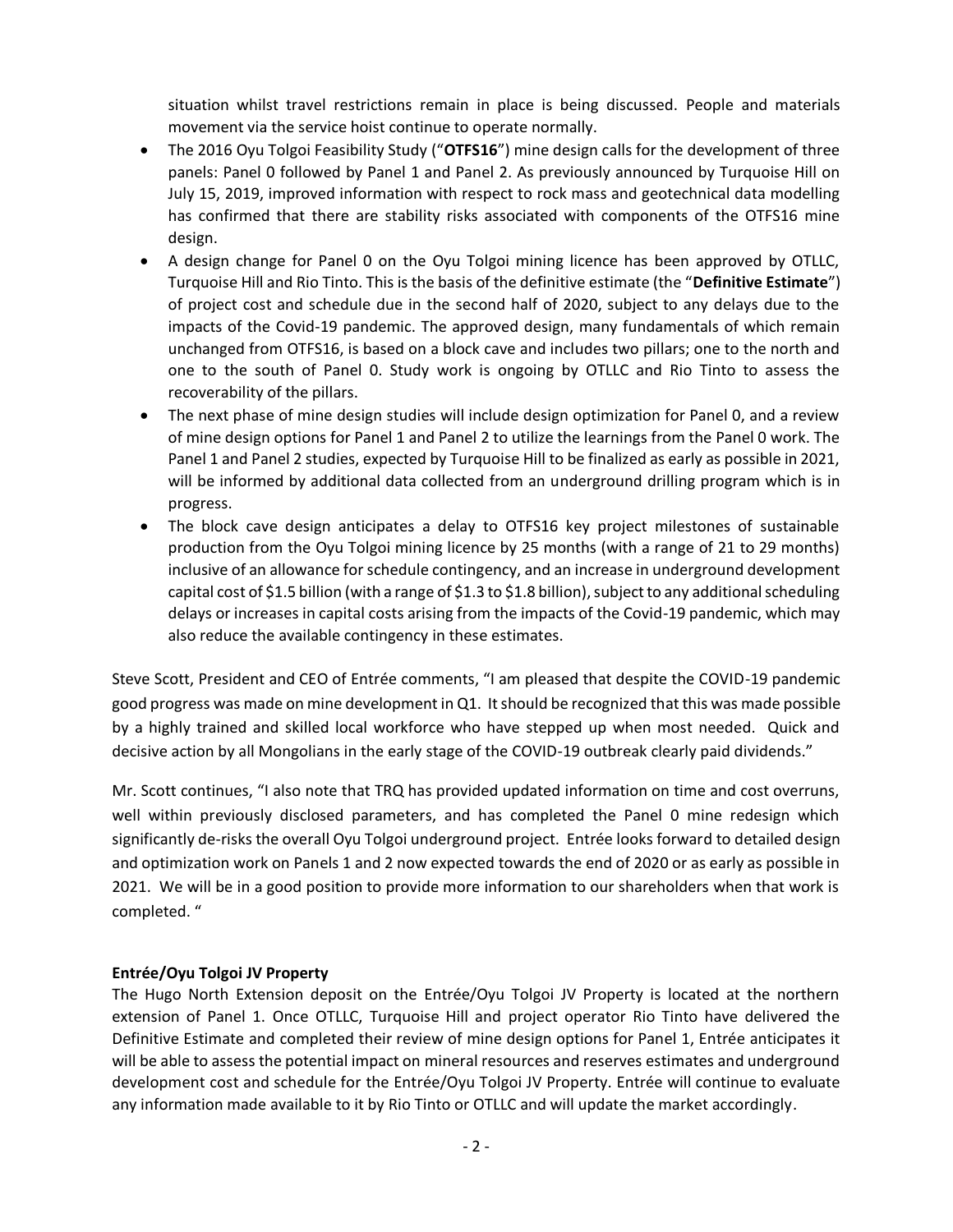#### **Corporate**

- Q1 2020 operating loss and operating cash outflow before working capital were both \$0.4 million and were consistent with the comparative quarter of Q1 2019.
- As at March 31, 2020, the cash balance was \$4.8 million and the working capital balance was \$4.8 million. The Company holds the majority of its cash in Canadian currency. As a result of the significant change in the foreign exchange rate versus the US dollar in March 2020, the Company's US dollar reported cash balance was negatively impacted by approximately \$0.2 million. However, the majority of the Company's expenditures are in C\$ and these foreign exchange rate movements are not expected to have a material impact on the Company's cash position.
- The Company recognizes the unprecedented situation surrounding the ongoing Covid-19 pandemic and is closely monitoring the effect of the Covid-19 pandemic on its business and operations and will continue to update the market on the impacts to the Company's business and operations in relation to these extraordinary circumstances.

# **OUTLOOK AND STRATEGY**

The Company's primary objective for the 2020 year continues to be to work with other Oyu Tolgoi stakeholders to advance potential amendments to the joint venture agreement (the "**Entrée/Oyu Tolgoi JVA**") that currently governs the relationship between Entrée and OTLLC and upon finalization, transfer the Shivee Tolgoi and Javhlant mining licences to OTLLC as manager of the Entrée/Oyu Tolgoi joint venture. The form of Entrée/Oyu Tolgoi JVA was agreed between the parties in 2004, prior to the execution of the Oyu Tolgoi Investment Agreement and commencement of underground development. The Company currently is registered in Mongolia as the 100% ultimate holder of the Shivee Tolgoi and Javhlant mining licences.

The Company believes that amendments that align the interests of all stakeholders as they are now understood, would be in the best interests of all stakeholders, provided there is no net erosion of value to Entrée. No agreements have been finalized and there are no assurances agreements may be finalized in the future.

The Company continues to expect 2020 full year expenditures, which include Mongolian site management and compliance costs, to be between \$1.5 million and \$1.7 million.

The Company's interim financial statements and Management's Discussion and Analysis ("**MD&A**") for the first quarter ended March 31, 2020 are available on the Company's website at [www.EntreeResourcesLtd.com,](http://www.entreeresourcesltd.com/) on SEDAR at [www.sedar.com](http://www.sedar.com/) and on EDGAR a[t www.sec.gov.](http://www.sec.gov/)

## **QUALIFIED PERSON**

Robert Cinits, P.Geo., consultant to Entrée and the Company's former Vice President, Corporate Development, and a Qualified Person as defined by National Instrument 43-101 – *Standards of Disclosure for Mineral Projects*, has approved the technical information in this release. For further information on the Entrée/Oyu Tolgoi JV Property, see the Company's Technical Report, titled "Entrée/Oyu Tolgoi Joint Venture Project, Mongolia, NI 43-101 Technical Report", with an effective date of January 15, 2018, available on SEDAR a[t www.sedar.com.](http://www.sedar.com/)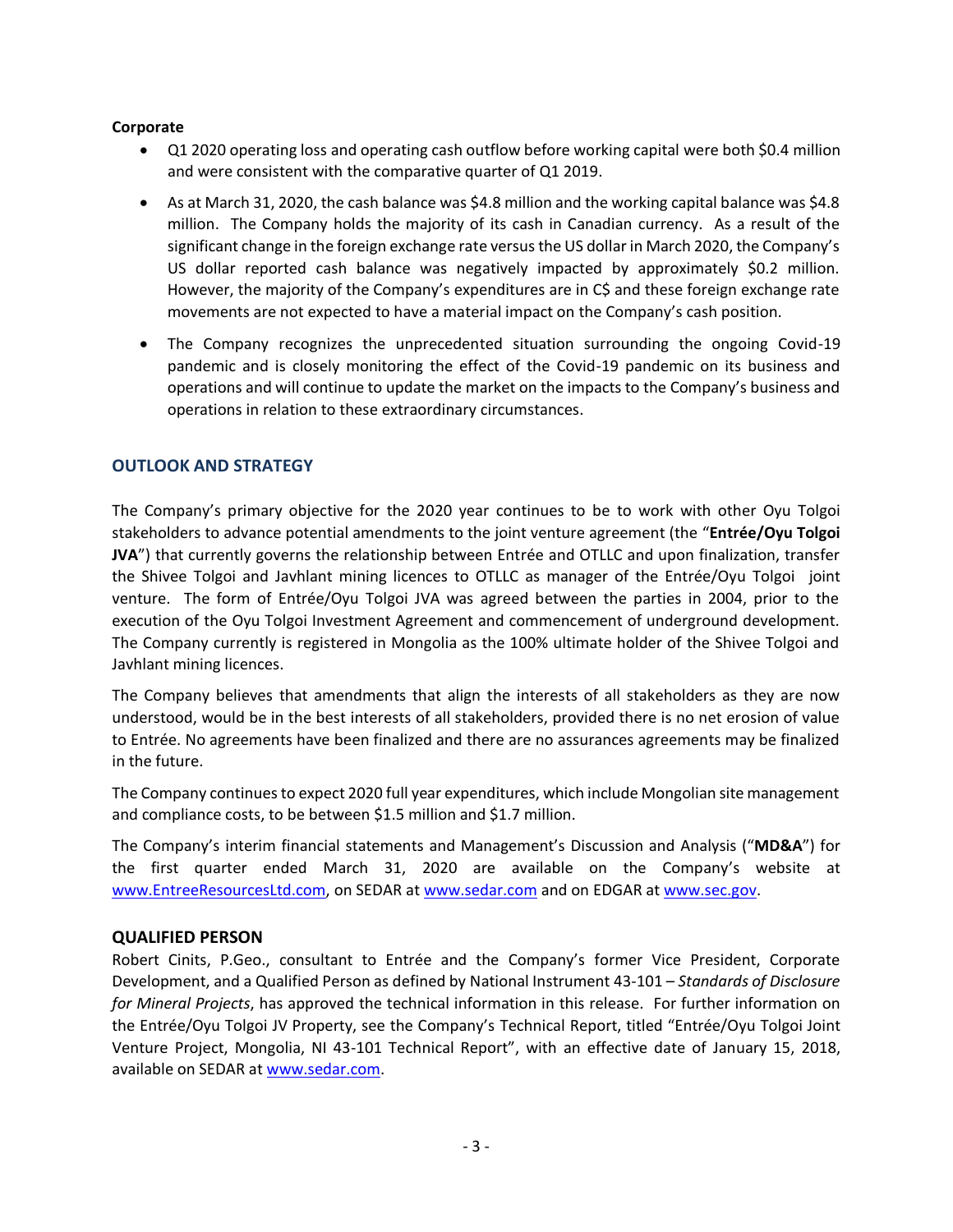# **ABOUT ENTRÉE RESOURCES LTD.**

Entrée Resources Ltd. is a well-funded Canadian mining company with a unique carried joint venture interest on a significant portion of one of the world's largest copper-gold projects – the Oyu Tolgoi project in Mongolia. Entrée has a 20% or 30% carried participating interest in the Entrée/Oyu Tolgoi joint venture, depending on the depth of mineralization. Sandstorm Gold Ltd., Rio Tinto and Turquoise Hill are major shareholders of Entrée, holding approximately 21%, 9% and 8% of the shares of the Company, respectively. More information about Entrée can be found at [www.EntreeResourcesLtd.com.](http://www.entreeresourcesltd.com/)

#### **FURTHER INFORMATION**

David Jan Investor Relations Entrée Resources Ltd. Tel: 604-687-4777 | Toll Free: 1-866-368-7330 E-mail: [djan@EntreeResourcesLtd.com](mailto:djan@EntreeResourcesLtd.com)

*This News Release contains forward-looking statements within the meaning of the United States Private Securities Litigation Reform Act of 1995 and forward-looking information within the meaning of applicable Canadian securities laws with respect to corporate strategies and plans; uses of funds and projected expenditures; timing and status of Oyu Tolgoi underground development, the mine design for Panel 0 and the re-design study for Panels 1 and 2 of Hugo North (including Hugo North Extension) Lift 1 and the related implications for mineral reserves and resources estimates, costs and schedules; timing of completion of the Definitive Estimate; timing and amount of production from Lift 1 of the Entrée/Oyu Tolgoi JV Property, potential production delays and the impact of any delays on the Company's cash flows, expected copper and gold grades, liquidity, funding requirements and planning; the potential impact of Covid-19 (coronavirus) on Oyu Tolgoi underground development and the business, operations and financial condition of the parties to the Entrée/Oyu Tolgoi joint venture; the estimation of mineral reserves and resources; estimates of capital and operating costs, mill throughput, cash flows and mine life; capital, financing and project development risk; mining dilution; discussions with the Government of Mongolia, Rio Tinto, OTLLC and Turquoise Hill on a range of issues including Entrée's interest in the Entrée/Oyu Tolgoi JV Property, the Shivee Tolgoi and Javhlant mining licences and certain material agreements; permitting time lines; anticipated business activities; and future financial performance.*

*In certain cases, forward-looking statements and information can be identified by words such as "plans", "expects" or "does not expect", "is expected", "budgeted", "scheduled", "estimates", "forecasts", "intends", "anticipates", or "does not anticipate" or "believes" or variations of such words and phrases or statements that certain actions, events or results "may", "could", "would", "might", "will be taken", "occur" or "be achieved". While the Company has based these forward-looking statements on its expectations about future events as at the date that such statements were prepared, the statements are not a guarantee of Entrée's future performance and are based on numerous assumptions regarding present and future business strategies, the correct interpretation of agreements, laws and regulations, local and global economic conditions and negotiations and the environment in which Entrée will operate in the future, including commodity prices, projected grades, projected dilution, anticipated capital and operating costs, anticipated future production and cash flows, the anticipated location of certain infrastructure and sequence of mining, the construction and continued development of the Oyu Tolgoi underground mine and the status of Entrée's relationship and interaction with the Government of Mongolia, OTLLC, Rio Tinto and Turquoise Hill. With respect to the construction and continued development of the Oyu Tolgoi underground mine, important risks, uncertainties and factors which could cause actual results to differ materially from future results expressed or implied by such forward-looking statements and information include, amongst others, the timing and cost of the construction and*  expansion of mining and processing facilities; the timing and availability of a long term domestic power source for Oyu Tolgoi (or the availability *of financing for OTLLC to construct such a source); the potential impact of Covid-19; the ability of OTLLC to secure and draw down on the supplemental debt under the Oyu Tolgoi project finance facility and the availability of additional financing on terms reasonably acceptable to OTLLC, Turquoise Hill and Rio Tinto to further develop Oyu Tolgoi; the impact of changes in, changes in interpretation to or changes in enforcement of, laws, regulations and government practises in Mongolia; delays, and the costs which would result from delays, in the development of the underground mine; the status of the relationship and interaction between OTLLC, Rio Tinto and Turquoise Hill with the Government of Mongolia on the continued operation and development of Oyu Tolgoi and OTLLC internal governance; the anticipated location of certain infrastructure and sequence of mining; projected copper, gold and silver prices and their market demand; and production estimates and the anticipated yearly production of copper, gold and silver at the Oyu Tolgoi underground mine.* 

*Other risks, uncertainties and factors which could cause actual results, performance or achievements of Entrée to differ materially from future results, performance or achievements expressed or implied by forward-looking statements and information include, amongst others, unanticipated costs, expenses or liabilities; discrepancies between actual and estimated production, mineral reserves and resources and metallurgical recoveries; development plans for processing resources; the outcome of the Definitive Estimate; matters relating to proposed exploration or expansion; mining operational and development risks, including geotechnical risks and ground conditions; regulatory restrictions (including environmental regulatory restrictions and liability); risks related to international operations, including legal and political risk in Mongolia; risks associated with changes in the attitudes of governments to foreign investment; risks associated with the conduct of joint ventures;*  risks related to the potential impact of global or national health concerns, including the Covid-19 (coronavirus) pandemic; inability to upgrade *Inferred mineral resources to Indicated or Measured mineral resources; inability to convert mineral resources to mineral reserves; conclusions of economic evaluations; fluctuations in commodity prices and demand; changing foreign exchange rates; the speculative nature of mineral exploration; the global economic climate; dilution; share price volatility; activities, actions or assessments by Rio Tinto, Turquoise Hill or OTLLC and by government authorities including the Government of Mongolia; the availability of funding on reasonable terms; the impact of changes in*